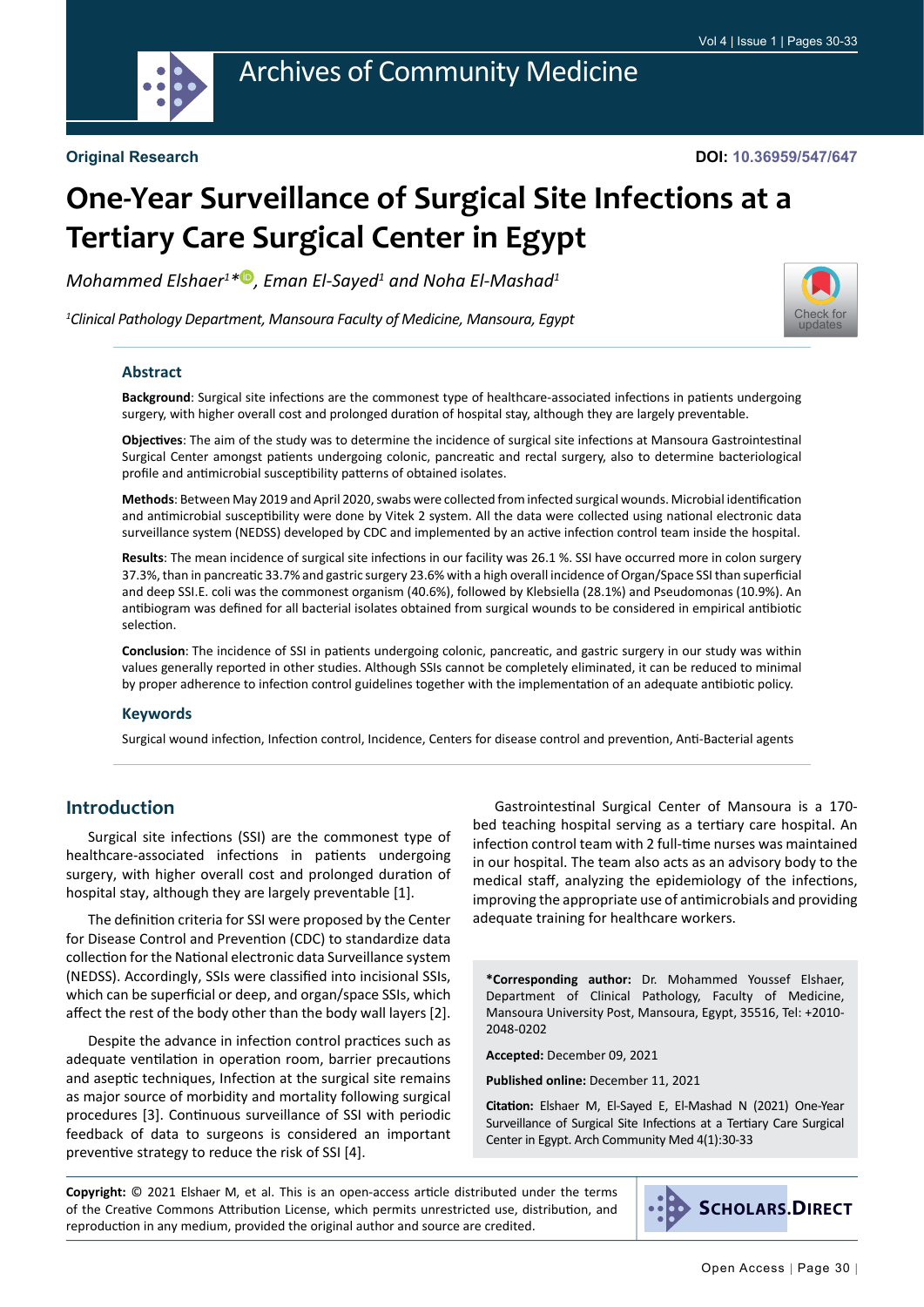Our study aimed to determine the incidence of surgical site infections at Mansoura Gastrointestinal Surgical Centeramongst patients undergoing colonic, pancreatic, and rectal surgery, also to determine the bacteriological profile and antimicrobial susceptibility patterns of obtained isolates.

#### **Ethics statement**

The study was conducted after approval of the Institutional research board of Mansoura Faculty of Medicine, Egypt.

#### **Type of the study**

A one-year descriptive database-based cohort study was carried out between May 2019 and April 2020 at Mansoura Gastrointestinal Surgical Center.

#### **Inclusion criteria**

Surgical site infections were defined according to the CDC guidelines as infections that occurs within 30 days following surgery and classified into superficial, deep incisional or organ/space infection with at least one of the following.

1. Purulent discharge from the wound site.

2. Organisms isolated from fluid or tissue cultures.

3. At least one of the signs or symptoms of infection: pain or tenderness, localized swelling, redness, or heat

4. Diagnosis of SSI by attending surgeon.

Monitoring for SSI was performed following surgical operation till discharge, including any readmission or postdischarge examination in outpatient clinic till the 30<sup>th</sup> postoperative day.

#### **Exclusion criteria**

1- Infections occurring more than 30 days after surgery.

2- Patients with incomplete medical records.

#### **Data collection**

All the data were obtained by national electronic data surveillance system (NEDSS) developed by CDC and implemented by an active infection control team operating in the hospital using Personal digital assistants (PDAs) to facilitate data entry.

Hospital surveillance coordinators were responsible for screening patients in collaboration with treating physicians for any signs or symptoms suggestive of surgical site infection. They also reviewed laboratory and radiologic reports. If an SSI was suspected, then information entered the PDA was run against an SSI case definition stored in the PDA to evaluate whether case criteria were met or not.PDA data were uploaded to the CDC weekly for review and analysis.

# **Methods**

#### **Sampling**

Swabs from postoperative infected surgical wound were collected under aseptic techniques. All samples were processed at Mansoura Gastrointestinal Surgical Center Laboratory, Egypt.

Samples were inoculated onto blood agar, chocolate, and MacConkey agar plates *(Oxoid, United Kingdom)* incubated at 37°C aerobically in MacConkey and blood agar. Plates were examined after 24 and 48 hours. Anaerobic culture is not a routine work in our laboratory and performed only by request, therefore the results were excluded.

#### **Microbial identification**

All bacterial isolates were identified to genus level by Vitek2 system (*Biomérieux, France*). Bacterial colonies were suspended in 3 ml of sterile saline to the equivalent of a 0.5 *McFarland* turbidity using DensiChek plus (*Biomérieux, France*).

Vitek 2 Identification cards were filled with standardized bacterial suspension, and incubated at 35.5ºC, and optical density was measured by the device every 15 minutes. Final identification results were obtained within 8-12 hours.

#### **Antibiotic susceptibility testing**

Antimicrobial susceptibility testing was done by disk diffusion using Vitek2 system (*Biomérieux, France*) using GP-67 cards for gram positive isolates and GN-73 cards for gramnegative isolates.

#### **Statistical analysis**

All results were collected, tabulated, and statistically analyzed using SPSS Statistics version 21.0

#### **Results**

A total of 245 patients operated for colonic, pancreatic and gastric surgery at Mansoura Gastrointestinal Surgical Center between May 2019 and April 2020. The median patient age was 53 years. Most samples were collected from male patients (53.1%; 46.9% from female) ([Table 1](#page-2-0)).

Regarding the distribution of pathogens associated with surgical site infections in our study; E. coli was the commonest organism (40.6%), followed by Klebsiella (28.1%), Pseudomonas (10.9%), Enterococcus fecalis, Staph. aureus (6.3%) for each, Coagulase-negative staphylococci (CONS) (4.7%) and Acinetobacter baumanii (3.1%) as illustrated in Figure 1.

The mean incidence of SSI in our facility was 26.1 %. SSI have occurred more in colon surgery 37.3%, than in pancreatic 33.7% and gastric surgery 23.6% with a high overall incidence of Organ/Space SSI than superficial and deep SSI [\(Table 2\)](#page-2-1).

A detailed antibiogram including all isolated grampositive and gram-negative bacteria is illustrated in [Table 3](#page-2-2). E coli and klebsiella isolates showed the highest sensitivity to meropenem 88% and 79.5% respectively in comparison very low sensitivity was noted with ampicillin 47% and 21.3% respectively. Pseudomonas isolates showed a very good sensitivity to amikacin 91% and gentamicin 84% with a high overall resistance against cephalosporins. Acinetobacter baumanii was the most resistant bacterial species observed in our study.

Tetracycline and linezolid were the most effective antibiotics against gram positive bacteria with almost 100%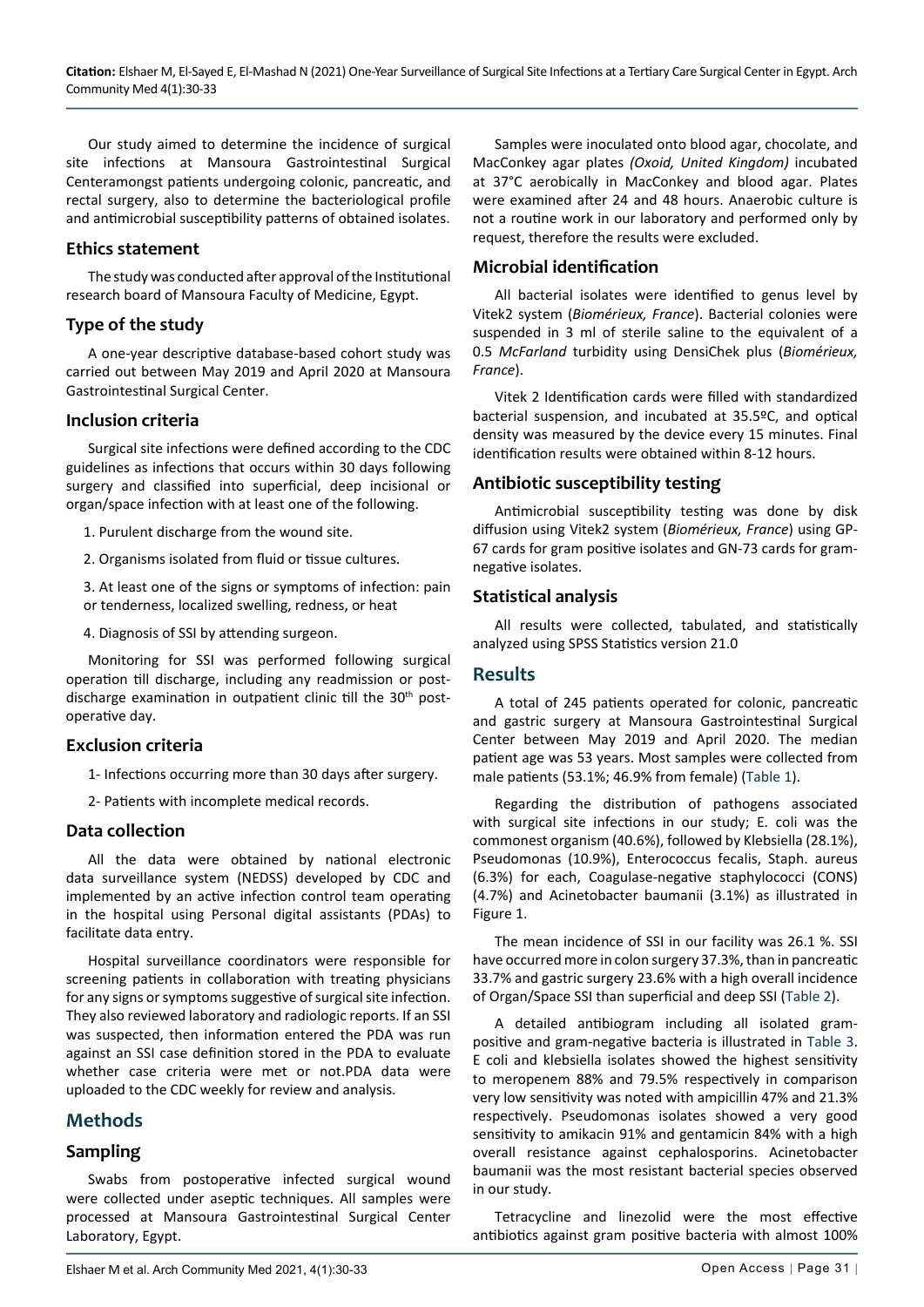| Gender |      |        |      |                   | Median duration | Median length    | Median length of |                              |  |
|--------|------|--------|------|-------------------|-----------------|------------------|------------------|------------------------------|--|
| Male   |      | Female |      | <b>Median Age</b> | of detection of | of pre-operative | post-operative   | <b>Mortality rate</b><br>(%) |  |
| No.    | %    | No.    | %    | (vears)           | SSI (days)      | stay (days)      | stay (days)      |                              |  |
| 34     | 53.1 | 30     | 46.9 | 53.0              | 4.0             | 2.0              | 9.5              | 6.3                          |  |

<span id="page-2-0"></span>**Table 1**: Characteristics of patients with surgical site infections.

**Duration of detection of SSI:** The time interval between the day of operation and the first appearance of sign or symptom of SSI.

**Length of pre-operative stay:** The time interval between day of hospital admission and day of operation.

**Length of post-operative stay:** The time interval between day of operation and day of hospital discharge.

<span id="page-2-1"></span>**Table 2:** Incidence of surgical site infections by operation.

|                    | No. of<br><b>Operations</b> | No. of SSIs | SSI<br>Incidence | <b>Type of Surgical Site Infections</b> |      |                  |     |                         |      |  |
|--------------------|-----------------------------|-------------|------------------|-----------------------------------------|------|------------------|-----|-------------------------|------|--|
| <b>Operation</b>   |                             |             |                  | <b>Superficial SSIs</b>                 |      | <b>Deep SSIs</b> |     | <b>Organ/Space SSIs</b> |      |  |
|                    |                             |             |                  | No                                      | %.   | No               | %.  | No                      | %.   |  |
| Pancreatic surgery | 86                          | 29          | 33.7             | q                                       | 10.5 |                  |     | 20                      | 23.3 |  |
| Colon surgery      | 59                          | 22          | 37.3             | 10                                      | 16.9 |                  |     | 12                      | 20.3 |  |
| Gastric surgery    | 55                          | 13          | 23.6             | 4                                       | 7.3  | 4                | 7.3 |                         | 9.1  |  |
| <b>Total</b>       | 245                         | 64          | 26.1             | 23                                      | 9.4  | 4                | 1.6 | 37                      | 15.1 |  |

<span id="page-2-2"></span>

|                                                            | E-coli                   | Klebsiella |                          | Acinetobacter | <b>Staph</b>             |                          | <b>Enterococcus</b>      |
|------------------------------------------------------------|--------------------------|------------|--------------------------|---------------|--------------------------|--------------------------|--------------------------|
| <b>Selected antibiotic</b>                                 |                          |            | Pseudomonas              | baumanii      | S. aureus                | <b>CONS</b>              | fecalis                  |
|                                                            | 47                       | 21.3%      | $\overline{\phantom{a}}$ | ٠             | 33.3                     | 30                       | 10                       |
| Oxacillin/Cloxacillin                                      |                          |            |                          | ٠             | 72                       | 67                       | $\sim$                   |
| Clindamycin                                                | $\overline{\phantom{a}}$ |            |                          | ۰             | 75                       | 62.2                     | 10                       |
| Gentamicin                                                 | 61                       | 50         | 84                       | 60            | 92                       | 88                       | 45                       |
| Tetracycline                                               |                          |            |                          | ۰.            | 93                       | 100                      | 100                      |
| Amikacin                                                   | 66.6                     | 50.9       | 91                       | ٠             | $\overline{\phantom{a}}$ | ٠                        | $\overline{\phantom{a}}$ |
| Ampicillin/Sulbactam                                       | 61                       | 77.1       |                          | 60            | $\overline{\phantom{a}}$ | $\overline{\phantom{0}}$ | $\overline{\phantom{a}}$ |
| Piperacillin/tazobactam                                    | 65                       | 57.1       | 54.5                     | 46            | ۰.                       | $\overline{\phantom{0}}$ | $\overline{\phantom{a}}$ |
| Ciprofloxacin                                              | 59.1                     | 37.5       | 48.5                     | 11.5          | 50                       | 53                       | 53                       |
| Levofloxacin                                               | 54.6                     | 32.2       | 54                       | 12.1          | 61.1                     | 56                       | 54                       |
| 3rd generation Cephalosporins<br>Ceftazidime & Ceftriaxone | 47.9                     | 47.1       | 21.2                     | 20            |                          |                          |                          |
| 4 <sup>th</sup> generation Cephalosporins:<br>Cefepime     | 51.7                     | 53.6       | 33.3                     | 24            |                          |                          |                          |
| Erythromycin                                               |                          |            |                          | ٠             | 30.8                     | 44                       | 19.6                     |
| Vancomycin                                                 |                          |            |                          |               | 92                       | 100                      | 79                       |
| Meropenem                                                  | 88                       | 79.5       | 79                       | 58.7          | $\blacksquare$           |                          | $\overline{\phantom{a}}$ |
| Linezolid                                                  |                          |            | ۰                        |               | 100                      | 100                      | 100                      |

**•** Not all isolates tested against every antibiotic listed

**•** CONS: coagulase negative staphylococci

**•** Vitek2 system includes an advanced expert system (AES) that analyzes MIC patterns and detects phenotypes for most organisms tested. The AES also deduces susceptibility to drugs not tested based on antimicrobial phenotype of the strain

sensitivity whereas ampicillin and erythromycin were the least effective antimicrobials.

#### **Discussion**

Although there has been major progress in surgical techniques and better understanding of the pathogenesis of wound infection, management of SSIs is still considered a major problem in health care settings. In our study, the overall rate of SSI was 26.1%. SSIs rates have been reported globally to range from 2.5% to 41.9% with a significantly higher incidence in low-income countries [5,6].

Most isolates were obtained from male patients (53.1%; 46.9% from female), however, it has been known that sex is not predeterminant of the risk of SSI. The incidence of SSI can vary from one surgeon to another as the skill and experience of the surgeon directly affects the condition of surgical site and therefore its resistance to infection also by the adherence of the medical staff to infection control guidelines implemented in the facility [7].

The duration of the hospital stay is a major risk factor for SSI as the longer the duration of hospital stay, the higher the risk of acquiring infection [8]. Moreover, the degree of bacterial contamination is fundamental to the risk of SSI. In our study, a 37.3% rate for colonic SSI was obtained. We hypothesized that the procedures of anastomosis were